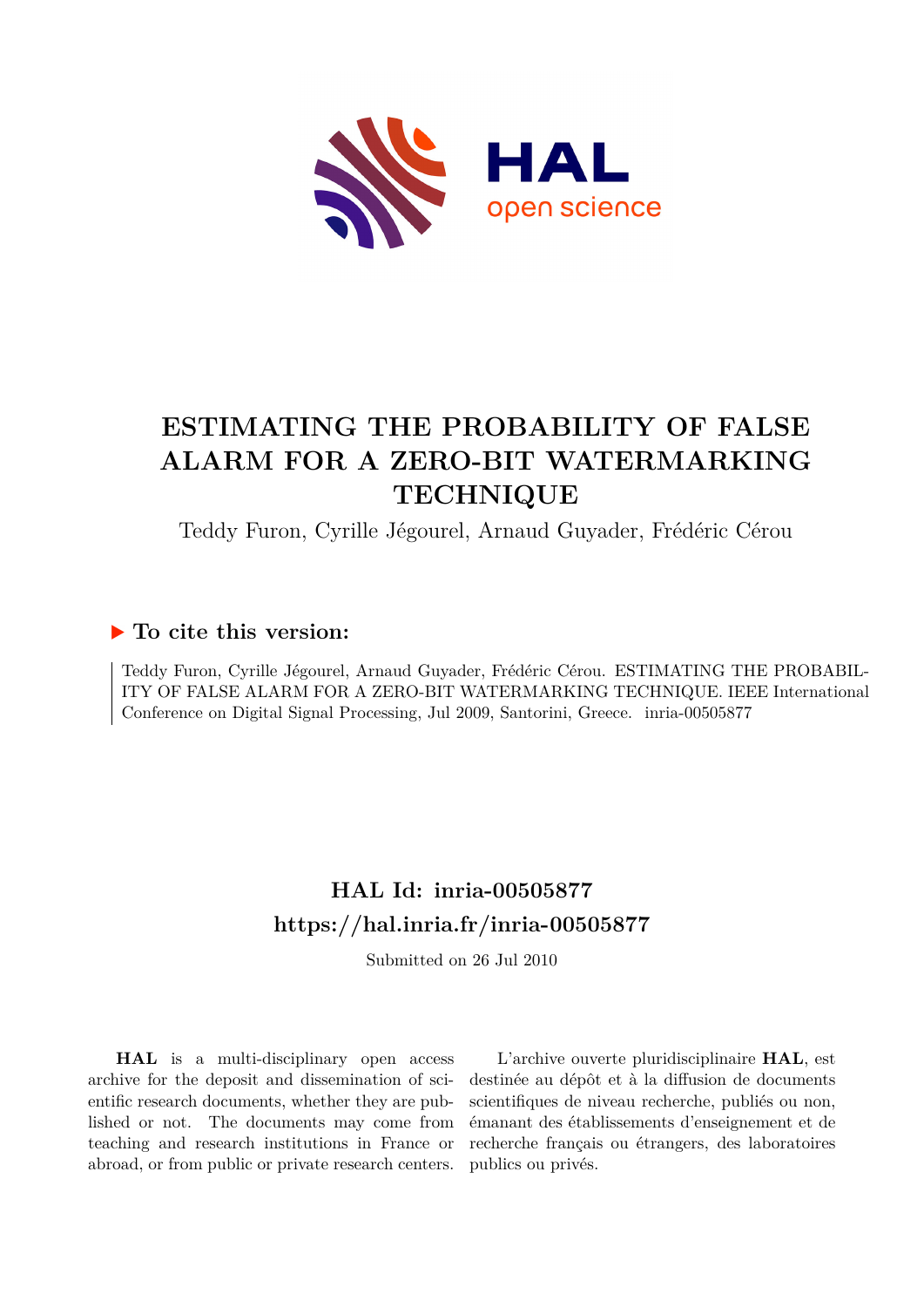### ESTIMATING THE PROBABILITY OF FALSE ALARM FOR A ZERO-BIT WATERMARKING TECHNIQUE

*T. Furon*

Thomson Security Lab Avenue Belle-Fontaine, Cesson-Sévigné

#### ABSTRACT

Assessing that a probability of false alarm is below a given significance level is a crucial issue in watermarking. We propose an iterative and self-adapting algorithm which estimates very low probabilities of error. Some experimental investigations validates its performance for a rare detection scenario where there exists a close form formula of the probability of false alarm. Our algorithm appears to be much quicker and more accurate than a classical Monte Carlo estimator. It even allows the experimental measurement of error exponents.

*Index Terms*— Watermarking, False alarm, Rare event analysis.

#### 1. INTRODUCTION

Watermarking establishes a durable link between a piece of digital content and some meta-data by embedding the latter deeply in the former. In order to be useful, especially for digital long-term preservation application, a watermarking technique must be reliable. We introduce here the concept of *reliability* as the guarantee that not only watermark decoding errors very rarely happen, but also that their frequency or their probability is assessed to be below a given level.

In this paper, we focus on zero-bit watermarking which hides the presence of a secret mark in host contents such as still images. No message is embedded at the encoding side. The blind detector just looks for the presence or the absence of the mark in order to state whether the observed content is protected. This particular subclass of watermarking is used for instance in copy-protection application.

A big issue concerning watermark detection is to evaluate the probability of false alarm  $P_{fa}$ , *i.e.* how often the detector deems as watermarked a content which has not been. This figure of merit appears at the top on the list of requirements. The good thing with this feature is that one doesn't have to know how to watermark a content in order to estimate this probability. For instance, even if the embedder of a zero-bit *C. Jegourel, A. Guyader, F. C ´ erou ´* ∗

INRIA Rennes Bretagne Atlantique, ASPI Campus de Beaulieu, Rennes

watermarking technique is not yet finalized, one can still estimate the probability of false alarm whenever the parameters at the detection side are fixed.

The bad thing about this feature is that its value is typically very low especially for digital preservation scenarios, usually never bigger than  $10^{-6}$ . Experimental assessments then need millions of images and last very long, slowing the fine-tuning of the watermark detector. Technology providers claiming any result concerning this feature, actually have either very high probabilities (which are measurable with accuracy), either low probabilities with strongly inaccurate measures.

A last problem is that everything is a matter of trade-off in watermarking: If a technique is not ranked first in a robustness benchmark, its designers can complain and pretend this is because its probability of false alarm is lower than for the other competitors. Nobody can verify this statement if their order of magnitude is lower than  $10^{-6}$ . This explains why benchmarking watermarking techniques is so difficult, and why efforts towards watermarking standardization have always failed until now.

This issue gave birth to a collaboration between a team of statisticians experts in rare event analysis and watermarkers. This paper presents a general framework for experimentally assessing the probability of false alarm of a wide class of watermarking techniques. For illustration purpose, we apply it to the well known normalized correlation watermark detector. Sec. 2 presents our main assumptions and typical estimations so far used by the watermarking community. Sec. 3 presents the main algorithm and its use on synthetic data. Sec. 4 validates its correctness and stresses its excellent performance. The last section tackles the experimental measurement of error exponents, which is, as far as we know, a first time in the watermarking literature.

#### 2. PROBLEM STATEMENT

#### 2.1. Assumptions

Our assumptions focus on the structure of the watermark detector. This algorithm takes as inputs an image  $\mathcal I$  and a secret key K and yields a binary decision:  $D(\mathcal{I}, K) = 1$  if the im-

<sup>∗</sup>This work is supported in part by the French national programme "Securité ET INformatique" under project NEBBIANO, ANR-06-SETIN-009. This algorithm has been patented.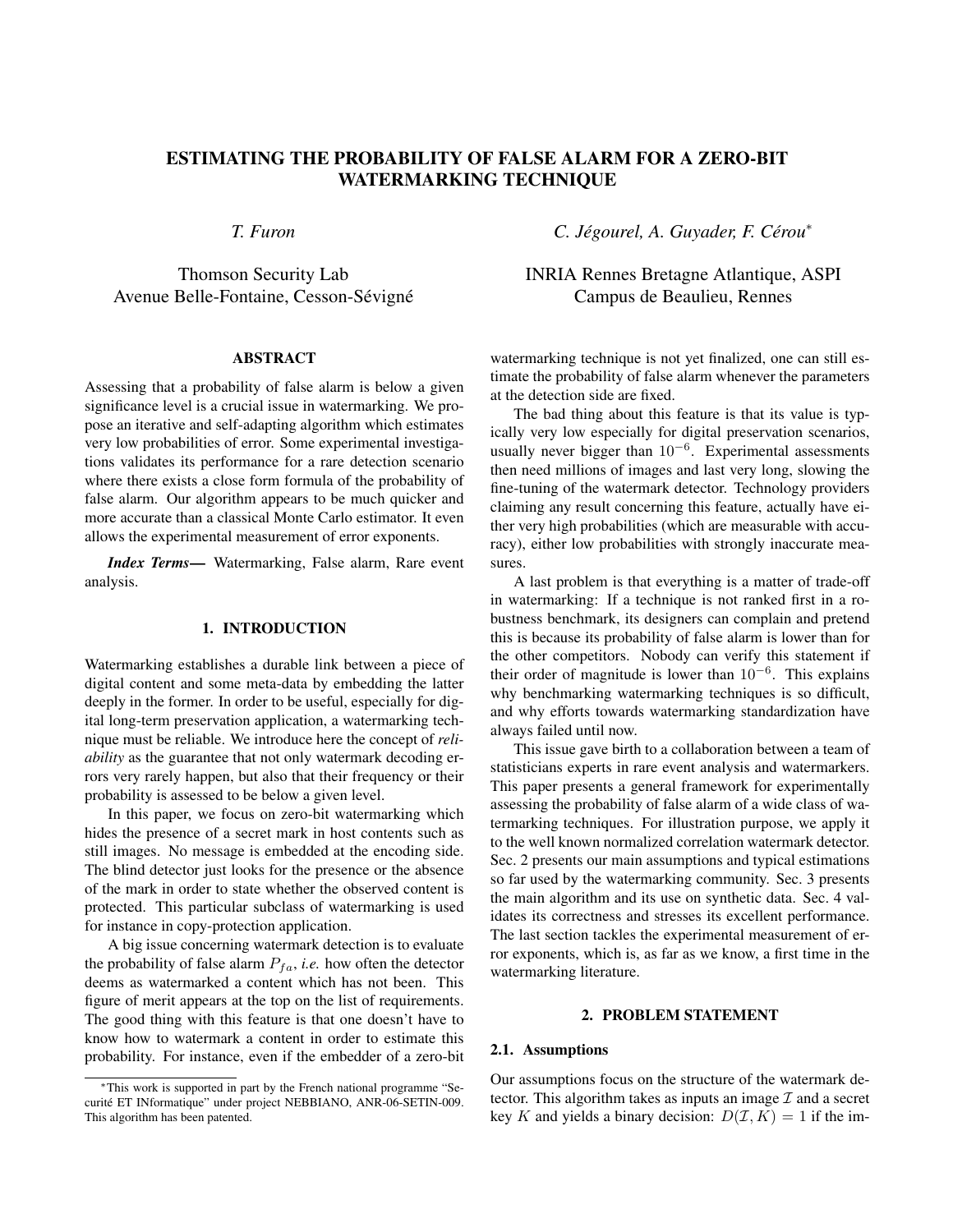

Fig. 1. Structure of a watermark detector.

age is deemed as watermarked, 0 else. Define  $\mathcal{H}_0$  the assumption that the image  $\mathcal I$  is not watermarked. The probability of false alarm is defined by  $P_{fa} = Prob[D(\mathcal{I}, K) = 1|\mathcal{H}_0]$ .

We assume the detection consists in three steps (Fig. 1):

- L real features are extracted from the input image, and stored in a vector  $\mathbf{x} \in \mathbb{R}^L$ ,
- From this vector, a score  $s(\mathbf{x}) \in \mathbb{R}$  is calculated. It represents the likelihood that the input image is indeed watermarked: the greater the score, the more confident the detector is to yield a positive decision,
- The final decision is the comparison of this score with a threshold  $\tau: D(\mathcal{I}, K) = \mathbb{1}_{(s(\mathbf{x}) > \tau)}$ .

The secret key serves during the feature extraction and/or the likelihood calculation. We assume that  $\tau$  is the only parameter in the detector tackling the probability of false alarm. Hence, for a given extraction procedure and a given score function, the issue is to know the map:  $P_{fa} = f(\tau)$ . These assumptions cover many watermark detectors, because this structure is indeed advised by the detection theory, and especially the Neyman-Pearson theorem [1].

#### 2.2. Prior Art

The problem is easily solved when the probability density function  $p_S$  of the score is known under hypothesis  $\mathcal{H}_0$ . The map is then just the integration of the tail of the pdf:  $P_{fa}$  =  $\int_{\tau}^{+\infty} p_S(s)ds$ . However, this first choice is almost never possible: a simple statistical model doesn't capture the reality, mathematical derivations are too cumbersome with a complex model. The score often writes as a sum of many and more or less independent random extracted features. This explains the abusive resort to the Central Limit Theorem to evaluate  $P_{fa}$ in literature. However, the convergence rate to the Gaussian law is very crucial and depends on the third moment of the extracted features (in the most simple case) as stated by the Berry-Esséen bound [2]. Roughly speaking, a small probability of error amounts to integrate the tail of the pdf, where the CLT approximation by a Gaussian law is indeed very bad.

A better way is to establish upper bounds (*e.g.* Chernoff's bound, union bound). The tightness of the bound, which is usually good only over a small range of parameter values, is then an issue. Numerical approximations of the probability formula also exist like the Beaulieu and the DFT methods used when the score is the sum of i.i.d. random variables [3].

When these approaches are not possible, then the last choice is the experimental estimation. However, many watermarking articles were only running the Monte Carlo (MC) method, which is very inefficient for a low  $P_{fa}$ . This naive approach consists in running  $n$  experiments and to count the number of times k that the detector failed. Then,  $P_{fa}$ is estimated by the error frequency:  $\hat{P}_{fa} = k/n$ . This estimator is unbiased  $(E[\hat{P}_{fa}] = P_{fa})$  and its variance,  $Var[\hat{P}_{fa}] = P_{fa}(1 - P_{fa})/n$ , asymptotically goes to zero. However, one needs around  $P_{fa}^{-1}$  experiments to make it work (*i.e.*  $k \neq 0$ ), and even worse, its relative standard deviation is given by  $\sqrt{\text{Var}[\hat{P}_{fa}]/E[\hat{P}_{fa}]} \approx 1/\sqrt{P_{fa}n}$ . For a decent accuracy, *n* must be several times bigger than  $P_{f_a}^{-1}$ : the smaller the probability, the harder its estimation.

#### 3. OUR ALGORITHM

Our algorithm pertains to the field of rare event analysis under static distribution. We present it when a relevant statistical model of x is available.

#### 3.1. Key idea

The key idea is to factorize a probability into a product of bigger probabilities. Let  $A_N = A$  be the rare event, and  $A_{N-1}$  a related event such that when  $A_N$  occurs,  $A_{N-1}$  has also occured. However, when  $A_{N-1}$  occurs, it doesn't imply that  $A_N$  is true. Hence,  $A_{N-1}$  is less rare an event than  $A_N$ . This justifies the first equality in the following equation, the second one being just the Bayes rule:

$$
Prob[A_N] = Prob[A_N, A_{N-1}]
$$
  
= Prob[A\_N|A\_{N-1}].Prob[A\_{N-1}]. (1)

Repeating the process, we finally obtain:

$$
Prob[A_N] = Prob[A_N|A_{N-1}]Prob[A_{N-1}|A_{N-2}]
$$
  
... 
$$
Prob[A_2|A_1]Prob[A_1]
$$
 (2)

provided that  $\{A_j\}_{j=1}^N$  is a sequence of nested events. Knowing that estimation of a probability is easier when its value is bigger, we have succeeded in decomposing a hard problem into N much easier problems. In our case, the rare event  $A_N$ occurs when  $x \in A_N$ . A sequence of nested events translates then in a sequence of subsets  $A_N \subset A_{N-1} \ldots \subset A_1$ . The indicator function of these sets is as follows:  $x \in A_i$ if  $s(\mathbf{x}) > \tau_i$ . Nested events are created for a sequence of increasing thresholds:  $\tau_1 < \tau_2 < \cdots < \tau_N = \tau$ .

The algorithm estimates Prob $[s(\mathbf{x}) > \tau_1]$  as  $\hat{p}_1$ , and the  $N-1$  conditional probabilities Prob $[s(\mathbf{x}) > \tau_j | s(\mathbf{x}) > \tau_{j-1}]$ as  $\hat{p}_j$  for  $2 \le j \le N$ . It returns  $\hat{P}_{fa} = \hat{p}_1 \Pi_{j=2}^N \hat{p}_j$ . The difficulty is now to give the appropriate values to the thresholds  $\{\tau_i\}_{1}^{\tilde{N}-1}$ . The probabilities to be estimated must not be very weak in order to maintain a reasonable complexity. Moreover, it can be shown that the variance of  $\hat{P}_{fa}$  is minimized when the probabilities  $\{p_i\}_i^N$  are equal [4]. However, to set the correct value of the thresholds, we would need the map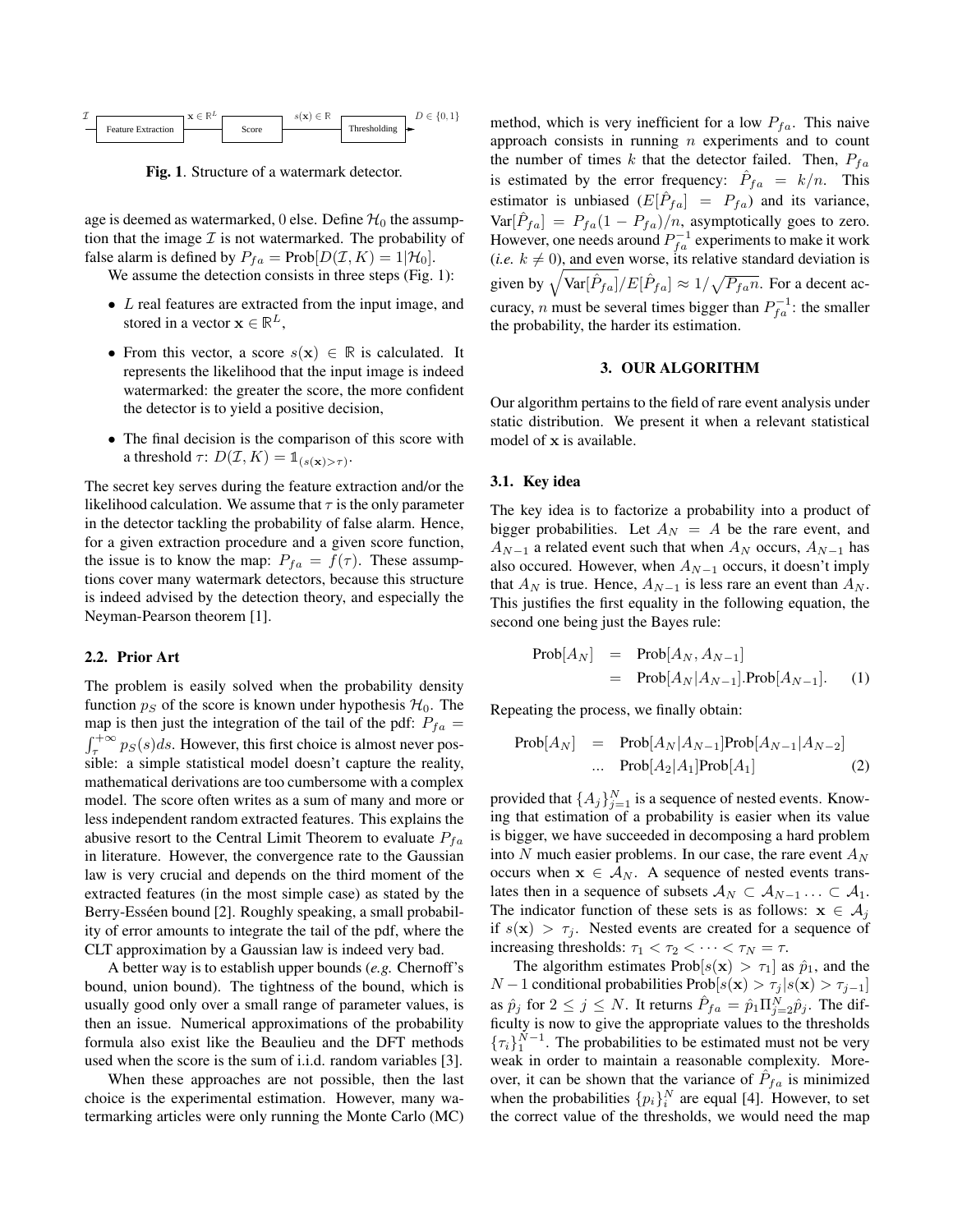$\tau = F^{-1}(p)$  which we have not. Otherwise, we would already know what the value of  $P_{fa} = F(\tau)$  is. The idea is to set them adaptively.

#### 3.2. Description of the adaptive levels estimator

#### *3.2.1. Requirements*

Our algorithm needs two random processes. The GENER-ATE process creates random vectors statistically independent and distributed as  $p<sub>X</sub>$ . The MODIFY process has two inputs: a random vector x and the strength  $\mu \in \mathbb{R}^+$ . It randomly modifies x to create a vector output y, such that:

- $\partial \mathbb{E}[d(\mathbf{x}, \mathbf{y})]/\partial \mu > 0$ , for a given distance  $d(., .)$  in  $\mathbb{R}^L$ .
- $p_Y = p_X$ . The MODIFY process lets the pdf invariant.

#### *3.2.2. Initialization*

Our algorithm starts by estimating  $p_1 = \text{Prob}[s(\mathbf{x}) > \tau_1]$ with a classical MC approach. GENERATE creates  $n$  vectors  $\{x_i\}_{i=1}^n$ , and their scores  $s(x_i)$  are stored in a vector sx. Instead of returning  $\hat{p}_1$  for a given threshold  $\tau_1$ , we indeed act the other way around. We set  $p_1 = p = k/n$  for an integer  $k < n$ , parameter of the algorithm, and we return  $\hat{\tau}_1$  as the k-th biggest score.

#### *3.2.3. Iteration*

The  $j$ -th iteration starts by selecting good vectors: once the intermediate threshold  $\hat{\tau}_i$  is set to the value of the k-th biggest score in  $\{s(\mathbf{x}_i)\}_{i=1}^n$ , the k vectors with the biggest scores are stored in a pool  $P_k$ . These good vectors are then duplicated: a vector w is picked up at random in  $\mathcal{P}_k$  and MODIFY transforms it into a vector z. If its score is still bigger than  $\hat{\tau}_j$ , then the modification is successful and **z** enters the pool  $\mathcal{P}_n$ . Else, the modification is rejected and w enters in  $\mathcal{P}_n$ . This is repeated *n* times and the  $(j + 1)$ -th iteration starts with a population of *n* vectors in  $\mathcal{P}_n$ .

#### *3.2.4. Ending*

The algorithm ends when the intermediate threshold is above τ. Suppose this happens at the N-th iteration:  $\hat{\tau}_N > \tau$ . The closing step counts the number k' of vectors in  $\mathcal{P}_n$  whose scores are bigger than  $\tau$ , and computes the estimation  $\hat{P}_{fa} =$  $(k/n)^{N-1}k^{\prime}/n$ . If this stopping condition hasn't been met, the algorithm stops after  $N_{\text{max}}$  iterations, and  $\hat{P}_{fa} = 0$ . Algorithm 1 summarizes the estimator in pseudo-code.

#### 3.3. Properties

In expectation, the expected number of iterations is

$$
E[N] = \lfloor \log P_{fa}^{-1} / \log p^{-1} \rfloor + 1,\tag{3}
$$

and the number of calls to the score function is  $Nn$ , proportional to  $\log P_{fa}^{-1}$ . Hence, our estimator is far less complex than a classical MC.

From [5], the method inherits the asymptotic properties of consistency and normality as proven in [6]. With equations:

$$
\hat{P}_{fa} \xrightarrow[n \to +\infty]{a.s.} P_{fa}, \tag{4}
$$

$$
\sqrt{n}(\hat{P}_{fa} - P_{fa}) \xrightarrow[n \to +\infty]{\mathcal{L}} \mathcal{N}(0, \sigma^2),
$$
 (5)

with

$$
\sigma^2 \gtrsim P_{fa}^2 \left( (N-1)\frac{n-k}{k} + \frac{n-k'}{k'} \right). \tag{6}
$$

We can also show that, in the asymptotic regime, the bias decreases inversely proportional with n:

$$
E\left[\frac{\hat{P}_{fa} - P_{fa}}{P_{fa}}\right] = \frac{1}{n} \frac{N(n-k)}{k} + o(n^{-1}),\tag{7}
$$

which means that  $E[(\hat{P}_{fa} - P_{fa})/P_{fa}] \gtrsim \alpha n^{-1}$ , where  $\alpha$ is always a positive number. A remarkable fact is that the bias is positive, so that estimations tend to over-estimate the probability of rare event. In concrete situations, the rare event often corresponds to a catastrophic scenario to be prevented, and over-estimating is then a nice property.

#### **Algorithm 1:** Estimation of Prob $[s(\mathbf{x}) > \tau]$

**Data**:  $\tau$ , k, n, N<sub>max</sub>, statistical model  $\mathbf{x} \sim p_{\mathbf{X}}$ begin for  $i = 1$  *to n* **do**  $\mathbf{x}_i = \text{GENERALE}(p_\mathbf{X}); s x_i = \text{SCORE}(\mathbf{x}_i);$  $N = 1$ ;  $\hat{\tau}_N =$  HIGHER\_SCORE( $\mathbf{s} \mathbf{x}, k$ ); while  $\hat{\tau}_N < \tau$  and  $N < N_{max}$  do  $t=1;$ for  $i = 1$  to n do if  $sx_i \geq \hat{\tau}_N$  then  $y_t = x_i$ ;  $sy_t = sx_i$ ;  $t = t + 1$ ;  $\Pi =$ RAND\_PERM $(k)$ ; for  $i = 1$  to n do  $j = \Pi$  ( mod  $(i, k) + 1$ );  $\mathbf{z} = \text{MODIFY}(\mathbf{y}_j, \mu);$ if  $SCORE(\mathbf{z}) > \hat{\tau}_N$  then  $\mathbf{x}_i = \mathbf{z}; s x_i = \text{SCORE}(\mathbf{z});$ else  $\sum_{i=1}^{n} \mathbf{x}_i = \mathbf{y}_j; s x_i = s y_j;$  $N = N + 1$ ;  $\hat{\tau}_N =$  HIGHER\_SCORE(sx, k);  $k' = 0;$ for  $i = 1$  to n do if  $sx_i > \tau$  then  $k' = k' + 1$ ; return  $\hat{P}_{fa} = \frac{k' k^{N-1}}{n^N}$ ; end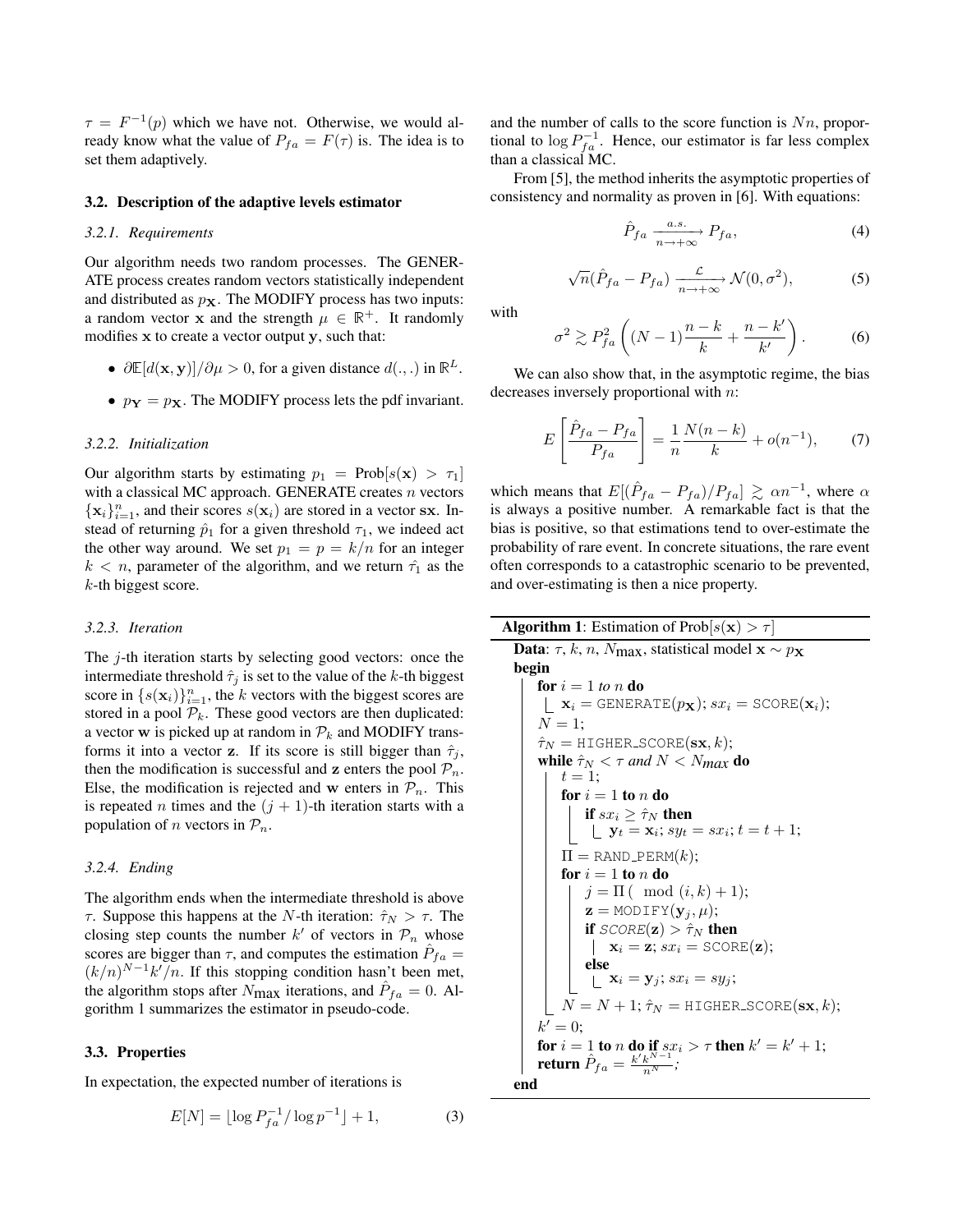#### 4. EXPERIMENTAL INVESTIGATIONS

This section applies the algorithm with a normalized correlation scoring:  $s(\mathbf{x}) = \mathbf{x}^T \mathbf{u}/\|\mathbf{x}\|$ , with u a secret unitary vector. This function is widely used in the watermarking literature (*e.g.* in the watermark detector of the last international challenge BOWS-2 [7]). Moreover, its probability of false alarm has been widely studied when  $p<sub>x</sub>$  is isotropic (*e.g.* a white Gaussian law): M. Miller and J. Bloom propose an algorithm based on solid angle numerical evaluation [8], P. Comesaña et al. [9] use asymptotic development. Strangely enough, nobody found that  $P_{fa}$  has indeed a simple closed form expression. With a change of basis and the definition of F-distribution [10], we have:

$$
P_{fa} = 1 - I_{\tau^2}(1/2, (L-1)/2),\tag{8}
$$

where  $I$  is the regularized incomplete beta function. The GENERATE process is the Mersenne Twister pseudo-random generator coded in Matlab randn command so that <sup>x</sup> <sup>∼</sup>  $\mathcal{N}(\mathbf{0}, \mathbf{I}_L)$ . The MODIFY process is  $\mathbf{y} = (\mathbf{x} + \mu \mathbf{n}) / \sqrt{1 + \mu^2}$ with  $\mathbf{n} \sim \mathcal{N}(\mathbf{0}, \mathbf{I}_L)$ .

#### 4.1. The role of the modification strength  $\mu$

The main shortcoming of our algorithm is that the parameter  $\mu$  needs a manual fine-tuning. The algorithm as described above works fine for the problem studied in this section when  $\mu = 0.2$ . The strength of the modification fixes the dynamic of the system. There is a trade-off to be found between two undesirable effects. The goal of this subsection is to experimentally show and explain these two effects and to find a trick to circumvent this manual fine-tuning shortcoming. The others parameters are set as follows:  $L = 20, \tau = 0.95$ ,  $n = 6400$ . This gives  $P_{fa} = 4.704 * 10^{-11}$ . A greater or a lower value than 0.2 have negative impacts as we shall see.

As the estimator goes, the set  $A_i$  is smaller and smaller, and the modification process is more and more likely to move vectors out of this set when the strength is too big. Let us define the filtering rate of the modification process as the ratio of rejected modification. Figure 2 shows this filtering rate along the iteration number. Typically, a factor  $\mu$  greater than 0.5 (red curves) yields a filtering rate of 100% for the last iterations. This implies that the vectors in the stacks are not renewed any longer. Thus, threshold  $\hat{\tau}_i$  saturates and the algorithm does not converge. It stops thanks to the constraint on the maximum number of iterations.

We seize the opportunity of this case study where the true map  $P_{fa} = F(\tau)$  is known to plot the relative error along the ROC curve  $(p^j - F(\hat{\tau}_j))/F(\hat{\tau}_j)$  in Figure 3. We observe that, when the filtering rate is too high, the relative error has a peak followed by an exponential decay towards −1. The peak is explained by the fact that the vectors and their scores are no longer renewed, so that the thresholds quickly converge towards the supremum of these scores. Once the thresholds

saturate to this supremum,  $F(\hat{\tau}_i)$  became fixed, and the relative error has an exponential decay due to the term  $p<sup>j</sup>$ . When this latter becomes negligible compared to  $F(\hat{\tau}_i)$ , the relative error tends to  $-1$ .



Fig. 2. Filtering rate for 10 estimator runs,  $\mu \in \{0.7, 0.01\}$ .

The impact of a small  $\mu$  is not noticeable in the filtering rate which is far below the saturation phenomenon (see Fig. 2). Yet, Fig. 3 shows very strong relative errors (blue curves) in the first iterations. Factor  $\mu$  is so weak that modified particules are almost located at the same place as the previous ones. This prevents us from exploring the space due to a low dynamic and from moving the vectors towards the acceptance region. Hence, the scores of the modified particules are almost the same scores than the previous ones. This is almost as if  $\mu = 0$ , *i.e.* classical Monte Carlo. The behavior of the relative error is then strongly dependent on the initialization process which yields the first stack of vectors. The selection process keeps a thiner and thiner portion  $p<sup>j</sup>$  of this initial cloud of particules and the intermediate thresholds converge to the maximum of the initial scores. Once this is achieved, the intermediate thresholds saturate to this maximum value, and we again observe an exponential decay toward  $-1$  (Fig. 3) - blue curves).

The best trade-off can be stated in the following terms: find the maximum value of  $\mu$  such that the filtering rate is below a given level. We modify Alg. 1 as follows.  $\mu$  is set to one at the beginning. For each iteration, we measure the filtering rate. If this latter is bigger than the level, we reduce the value of  $\mu$  and repeat the iteration until the filtering rate is below the level. The value of  $\mu$  is thus now found adaptively. However, the number of detection trials is no longer fixed. Experimentally, we decrease  $\mu$  by a factor 1.1 anytime the filtering rate is above 0.7.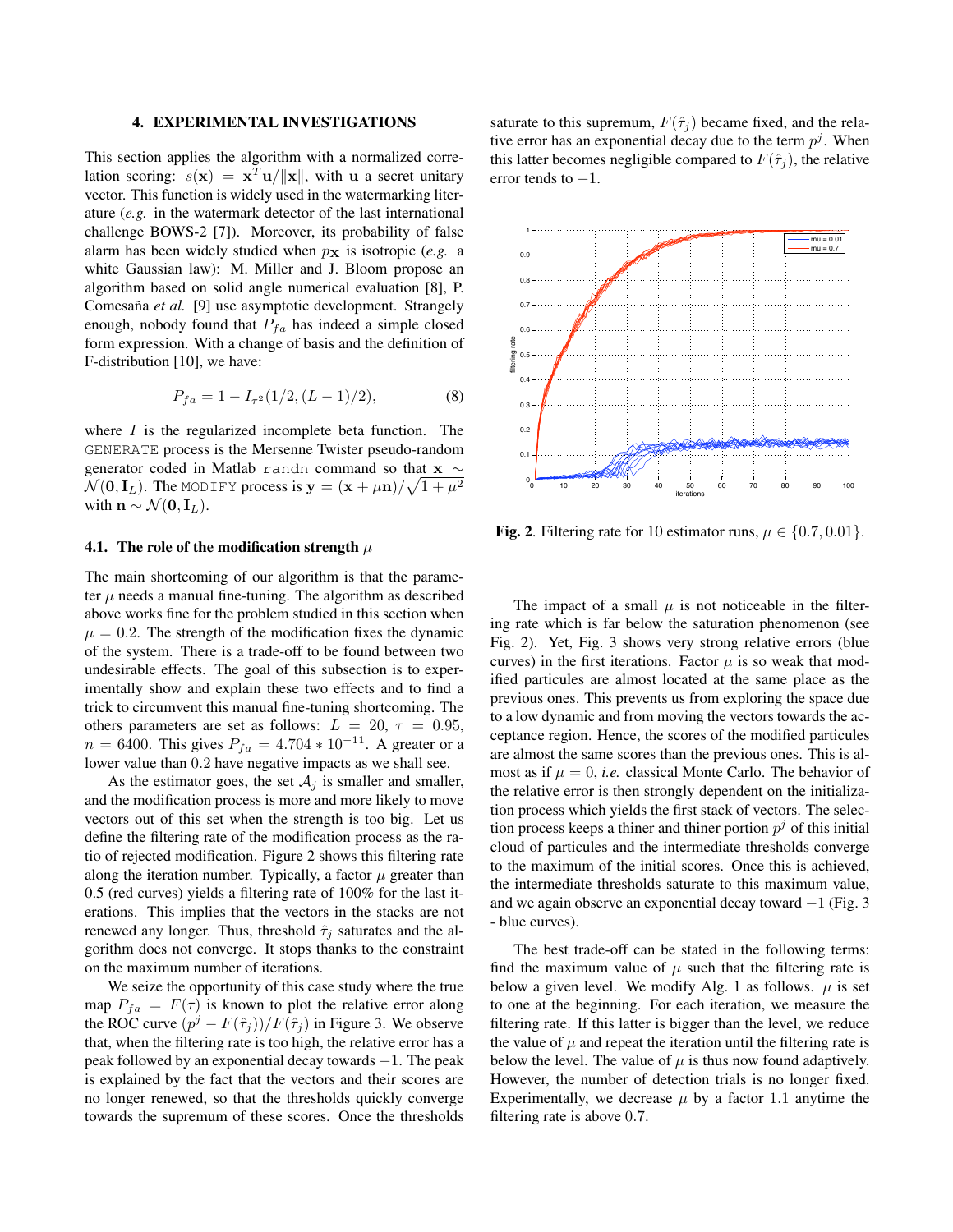

Fig. 3. Relative errors, same estimator runs as used in Fig. 2.

#### **4.2.** The role of  $p = k/n$

Parameter p strikes a trade-off between the speed and the accuracy of the estimator. (3) tells us that the lower  $p$  is, the faster is the estimation. However, (6) and (7) show that the relative variance and the bias are decreasing functions of p.

We keep the same experimental setup, and try two values for  $p$  (3/4 and 1/2) while increasing n. We run 1,000 estimations  $\{\hat{P}_{fa}^{(i)}\}$  to measure the relative bias as  $(\text{Mean}(\lbrace \hat{P}_{fa}^{(i)} \rbrace) - P_{fa})/P_{fa}$ , the relative standard deviation Std $(\{\hat{P}_{fa}^{(i)}\})/P_{fa}$ , and the relative maximum deviation  $(\text{Max}\left(\{\hat{P}_{fa}^{(i)}\}\right) - P_{fa})/P_{fa}$ . Figures 4 and 5 plot these values against the number of particles n.



**Fig. 4.** Statistics over 1,000 estimation runs with  $p = 1/2$ .

Observe first the excellence of the estimator.  $n = 12,800$ 



Fig. 5. Statistics over 1,000 estimation runs with  $p = 3/4$ .

(last point on curves) represents around 1,000,000 detection trials for  $p = 3/4$  or around 430,000 for  $p = 1/2$ . Any estimation yielded a result between <sup>4</sup>.0∗10<sup>−</sup><sup>11</sup> and <sup>5</sup>.7∗10<sup>−</sup><sup>11</sup> with  $p = 3/4$ , or between  $3.6 * 10^{-11}$  and  $6.0 * 10^{-11}$  with  $p = 1/2$ . The relative standard deviation represents less than 10%. A classical MC estimator would need more than  $2.10^{12}$ detection trials to achieve such a precision!

Surprisingly enough, the measured variance and bias follow the laws (6) and (7) known for the asymptotic regime even for a small  $n<sup>1</sup>$ . Yet, the asymptotic regime is only achieved if the estimations are Gaussian distributed. An Arderson Darling test [11] reveals that this is the case only for the biggest values of *n*. This happens quicker for *p* closer to one:  $\{\hat{P}_{fa}^{(i)}\}$ are deemed Gaussian distributed when n equals 6, 400 for  $p =$  $3/4$  whereas this hypothesis is clearly rejected for  $p = 1/2$ . Fig.(6) shows that the empirical distribution of the estimations for a very large value of  $n$  exactly matches the distribution  $\mathcal{N}(P_{fa}, \sigma^2/n)$  (with  $\sigma^2$  given by (6)) except a positive offset due to the bias.



**Fig. 6.** Empirical distribution of 200 estimations for  $n =$ 50, 000,  $p = 3/4$  vs. the asymptotic distribution.

<sup>&</sup>lt;sup>1</sup>The bias is not measured with enough precision with only 1,000 trials for  $n = 12,800$  because its order of magnitude is 0.001 times the value of  $P_{fa}$ .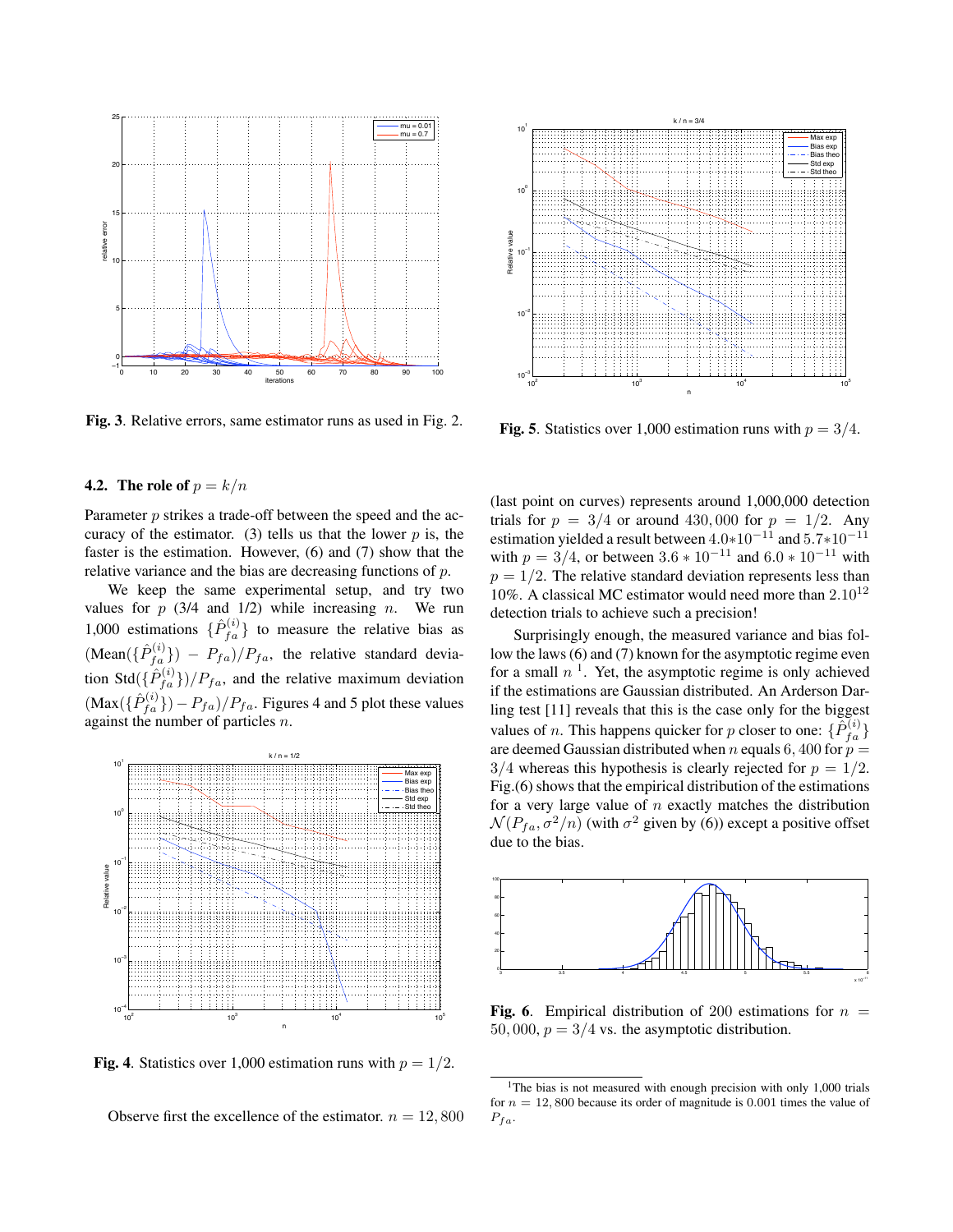Our conclusions of this experiment are the following ones. There are two typical use cases of our algorithm. If the user looks for the order of magnitude of the probability to be estimated, then the choice  $p = 1/2$  with around  $n = 2,000$ particules gives a fast estimation (around 68,000 detection trials). This is especially true since the variance (6) and the bias (7) are not drastically bigger than the ones for  $p = 3/4$ . If the issue is to assess an estimation with a given accuracy and confidence range, then the estimator must be in the asymptotic regime where the pdf of the estimation error is known. This experiment shows that a ratio 3/4 (*i.e.* closer to one) is advised. Each estimation lasts longer but, in the end, this is the quickest way to achieve the asymptotic regime.

A faster way to yield a confidence interval is to observe the number of iterations of several independent estimations. For  $p = 1/2$  and  $n \ge 800$ , more than two thirds of the estimations end at  $N = 34$  iterations (see Fig. 7), which gives a confidence interval of  $[p^N, p^{N+1}] = [2.91, 5.82] * 10^{-11}$ . For  $p = 3/4$  and  $n \ge 1,600$ , more than two third of the estimations end at  $N = 82$  iterations (see Fig. 8), which gives a confidence interval of  $[p^N, p^{N+1}] = [4.26, 5.69] * 10^{-11}$ . Once again, a bigger  $p$  provides more accurate results but at the cost of slower estimations.



Fig. 7. Confidence intervals are smaller as  $n$  increases. Percentage of estimations over 1,000 runs for  $p = 1/2$ .

#### 5. ERROR EXPONENTS MEASUREMENTS

A watermarking scheme is deemed as sound if its probability of false alarm and its probability of false negative decrease exponentially with the dimension  $L$  of the signals under an



Fig. 8. Confidence intervals are smaller as  $n$  increases. Percentage of estimations over 1,000 runs for  $p = 3/4$ .

embedding power constraint. Within this class, the comparison of two watermarking schemes can be based on their exponential decreasing rates, *i.e.* their error exponents defined as follows:

$$
E_{fa}(\tau) = -\lim_{L \to +\infty} \frac{1}{L} \log P_{fa}, \tag{9}
$$

$$
E_{fn}(\tau) = -\lim_{L \to +\infty} \frac{1}{L} \log P_{fn}.
$$
 (10)

There are very few watermarking schemes where error exponents have closed form expressions [12]: For instance, the additive spread spectrum with a single nappe hypercone detection region, the improved sign embedder with a dual nappe hypercone detection region. Furthermore, these theoretical expressions do not foresee a noisy channel (*i.e.* attack) to calculate  $E_{fn}(\tau)$ . In practice, it is extremely hard to estimate these error exponents. As far as we know, it has never been proposed in the watermarking community. The reason is that huge values of L should imply very very low probabilities of errors impossible to be estimated. This is no longer a problem with our algorithm, and we simply estimate the error exponents by  $\hat{E}_{fa}(\tau) = -\log \hat{P}_{fa}(\tau)/\tilde{L}$  and  $\hat{E}_{fn}(\tau) = -\log \hat{P}_{fn}(\tau) / L$  with a big enough L.

For the false negative, the rare event is that a watermarked (and possibly attacked) vector has a score below a small threshold. At each step, the estimator sets  $\hat{\tau}_i$  as the k-th highest scores. Hence, the intermediate thresholds are indeed decreasing. We can also study the impact of an attack on  $E_{fn}$ as soon as the attack vector n has a statistical model with the two following properties: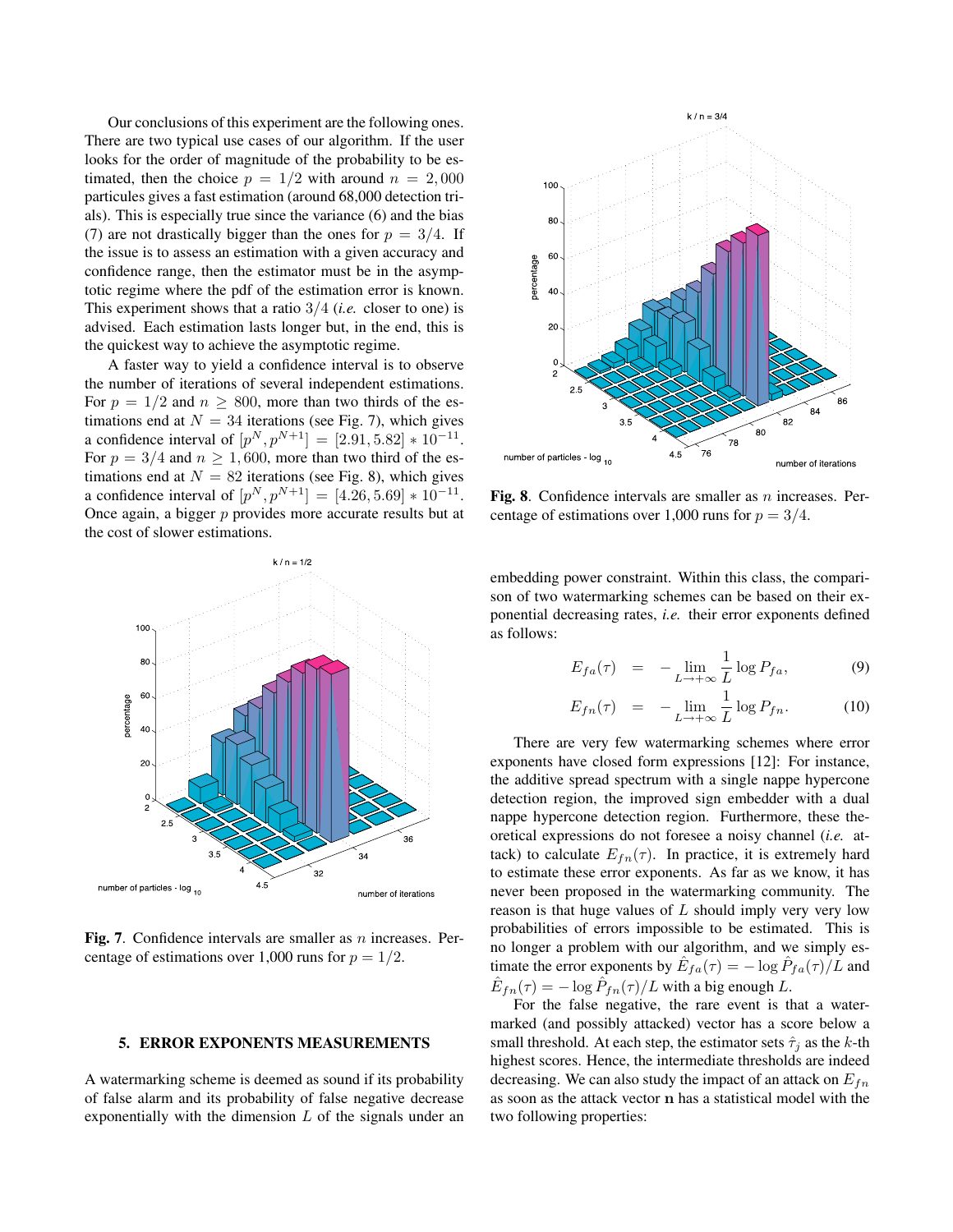- We are able to generate vectors distributed as  $p_n$ ,
- There exists a modification process with a controllable strength that lets this distribution invariant.

We now work with couples of vectors  $\{x, n\}$ , and their score is the detection function applied to the attacked and watermarked vector:  $s(\mathbf{w}(\mathbf{x}) + \mathbf{n})$ , where  $\mathbf{w}(.) : \mathbb{R}^L \mapsto \mathbb{R}^L$  is the watermark embedding function. The replication process changes both vectors in a couple, each one with its distribution invariant modification process. Another technical detail is that our algorithm is run only once, storing the intermediate thresholds in order to estimate the mapping  ${E_{fn}(\hat{\tau}_i), \hat{\tau}_i}$ . The same holds for the false alarm error exponents  $\{E_{fa}(\hat{\tau}_j'), \hat{\tau}_j'\}$ . An interpolation finally gives  $\{E_{fa}(\hat{\tau}_j), E_{fn}(\hat{\tau}_j)\}.$ 

The experimental setup is the following:  $L = 4000$ , host vectors are Gaussian distributed with variance  $\sigma_X = 1$ . The embedding power equals  $P_e = 0.1$ . We test three watermarking schemes: Additive spread spectrum scheme with  $s(\mathbf{x}) = \mathbf{x}^T \mathbf{u}/\|\mathbf{x}\|$ , 'improved' sign embedder with  $s(\mathbf{x}) = |\mathbf{x}^T \mathbf{u}| / ||\mathbf{x}||$  as detailed in [12], and the JANIS scheme with order 2 [13]. For the first two schemes, the relationship between  $E_{fa}(\tau)$  and the threshold  $\tau$  is perfectly known [12]. However, there is no expression for  $E_{fn}(\tau)$  under an attack (here a Gaussian white noise with variance  $\sigma_N^2 = 0.1$ ). For the JANIS scheme, we have to estimate both  $E_{fa}(\tau)$  and  $E_{fn}(\tau)$ . Fig. 9 shows the results.



**Fig. 9.** Error exponents experimental measurements.  $E_{fn}$ against  $E_{fa}$ . Solid line: Theoretical curves (without noise). Dash-dot line: Experimental curve (without noise). Dotted line: Experimental curve (with AGWN  $\sigma_N^2 = 10.P_e$ ).

From an experimental point of view, the measurements are good with only a small inaccuracy. We blame two shortcomings. L is not big enough and the ratio  $L^{-1} \log P_{fa}$  (*idem*) with the false negative exponent) does not reflect the rate of the exponential decay. A better way would be to estimate  $log(P_{fa})$  for several values of L and to estimate the exponent with a linear regression. Second, these plots were obtained very rapidly with our algorithm working with  $n = 3,200$  and  $k = n/2$ . Therefore, the accuracy of the estimation of  $P_{fa}$ itself is not at best. But, we are indeed interested in showing that error exponents can be measured very rapidly: The experimental curves for the additive and 'improved' sign embedder have the right shape (in particular for the 'improved' sign scheme,  $E_{fn}$  goes to infinity when  $E_{fa}$  goes to zero). In the same way, the range of the measurements is limited by the  $N_{\rm max}$ , which is here set to 200.

From a watermarking point of view, it is quite difficult to announce which scheme performs better. All of them share the same detection complexity. The improved scheme has the advantage of an infinite  $E_{fn}$  when there is no attack. JA-NIS performances curve seems to be better only at high  $E_{fa}$ . Yet, performances of course collapse with the presence of an attack, but JANIS seems to be the most robust of the three compared schemes.

#### 6. APPLICATION

The probability of false alarm of the technique [7] used for the international challenge BOWS-2 (Break Our Watermarking Technique, 2nd edition) has been experimentally assessed with this algorithm. The detector extracts some wavelet transform coefficients and makes  $N_c$  normalized correlations  $\{x_i\}_{i=1}^{N_c}$  with secret vectors. The detection is positive if  $s(\mathbf{x}) = \max_i |x_i|$  is above a threshold. Hence, the acceptance region is composed of several dual hypercones, possibly intersecting. Denotes  $P_{fa}(1)$  the probability of being in one dual hypercones, a union bound limits the total probability of false alarm:  $P_{fa} \leq N_c P_{fa}(1)$ , with equality if no intersection. Considering that the secret vectors are independent over the all secret key ensemble, the expected total probability of false alarm is given by  $\mathbb{E}_K[P_{fa}] = 1 - (1 - P_{fa}(1))^{N_c}$ . However, for a given secret key  $K$ , we didn't find any other way than our experimental assessment to evaluate the probability of false alarm [7].

#### 7. CONCLUSION

We presented an efficient estimator of probability of rare event defined as Prob[ $s(x) > \tau |X| \sim p_X$ ] knowing the distribution  $p<sub>X</sub>$ . The performances of the algorithm have been validated with a scenario where this probability has a closed form expression. This framework is very useful for experimentally assessing the probability of false alarm of zero-bit watermarking technique. However, the estimation is accurate provided that the statistical model of the extracted features match the reality. Our future works investigate whether it is possible to directly apply our estimator on images in order to get rid off this assumption.